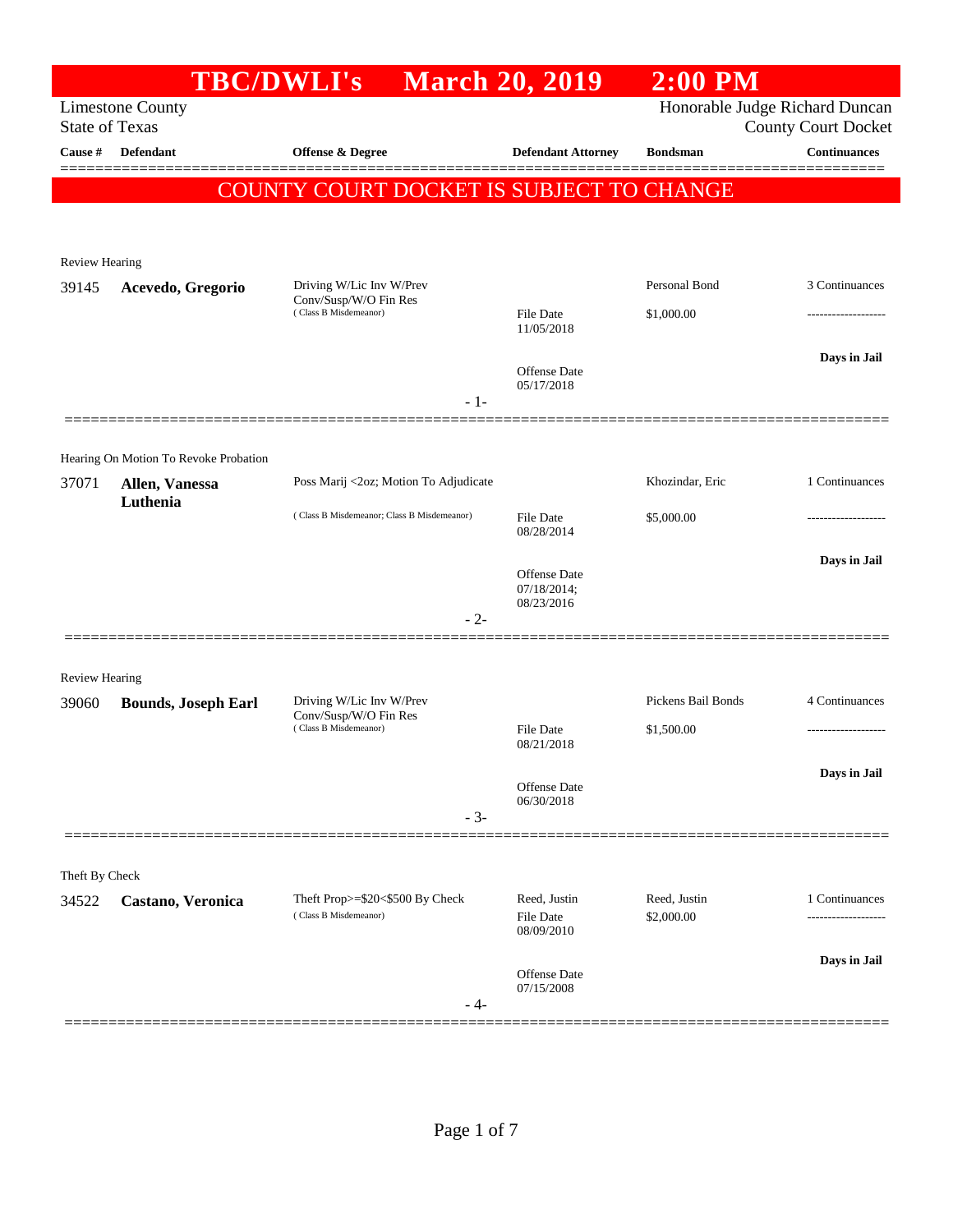|                                | <b>TBC/DWLI's</b>                     |                                                          | <b>March 20, 2019</b>          | $2:00$ PM                       |                                        |
|--------------------------------|---------------------------------------|----------------------------------------------------------|--------------------------------|---------------------------------|----------------------------------------|
| <b>State of Texas</b>          | <b>Limestone County</b>               |                                                          |                                | Honorable Judge Richard Duncan  | <b>County Court Docket</b>             |
| Cause #                        | Defendant                             | Offense & Degree                                         | <b>Defendant Attorney</b>      | <b>Bondsman</b>                 | <b>Continuances</b>                    |
|                                |                                       | COUNTY COURT DOCKET IS SUBJECT TO CHANGE                 |                                |                                 |                                        |
| Theft By Check                 |                                       |                                                          |                                |                                 |                                        |
| 37930                          | <b>Curlett</b> , Amy                  | Theft Prop>=\$20<\$500 By Check<br>(Class B Misdemeanor) | <b>File Date</b><br>05/02/2016 | County Bail Bonds<br>\$1,000.00 | 10 Continuances<br>------------------- |
|                                |                                       | $-5-$                                                    | Offense Date<br>04/07/2015     |                                 | Days in Jail                           |
| <b>Review Hearing</b>          |                                       |                                                          |                                |                                 |                                        |
| 38348                          | Dickerson, Stephanie<br><b>Denise</b> | Driving W/Lic Inv W/Prev<br>Conv/Susp/W/O Fin Res        |                                | Personal Bond                   | 15 Continuances                        |
|                                |                                       | (Class B Misdemeanor)                                    | <b>File Date</b><br>01/26/2017 | \$1,000.00                      |                                        |
|                                |                                       | - 6-                                                     | Offense Date<br>12/10/2016     |                                 | Days in Jail                           |
| <b>Review Hearing</b>          |                                       |                                                          |                                |                                 |                                        |
| 38407                          | Dickerson, Stephanie                  | Bail Jumping And Fail To Appear                          |                                | County Bail Bonds               | 15 Continuances                        |
|                                | <b>Denise</b>                         | (Class A Misdemeanor)                                    | File Date<br>03/22/2017        | \$2,000.00                      |                                        |
|                                |                                       | $-7-$                                                    | Offense Date<br>03/01/2017     |                                 | Days in Jail                           |
|                                |                                       |                                                          |                                |                                 |                                        |
| <b>Status Hearing</b><br>39183 | <b>Grant, Brian Deon</b>              | Driving W/Lic Inv W/Prev                                 |                                | County Bail Bonds               | 1 Continuances                         |
|                                |                                       | Conv/Susp/W/O Fin Res<br>(Class B Misdemeanor)           | <b>File Date</b><br>12/28/2018 | \$1,000.00                      |                                        |
|                                |                                       | $-8-$                                                    | Offense Date<br>10/13/2018     |                                 | Days in Jail                           |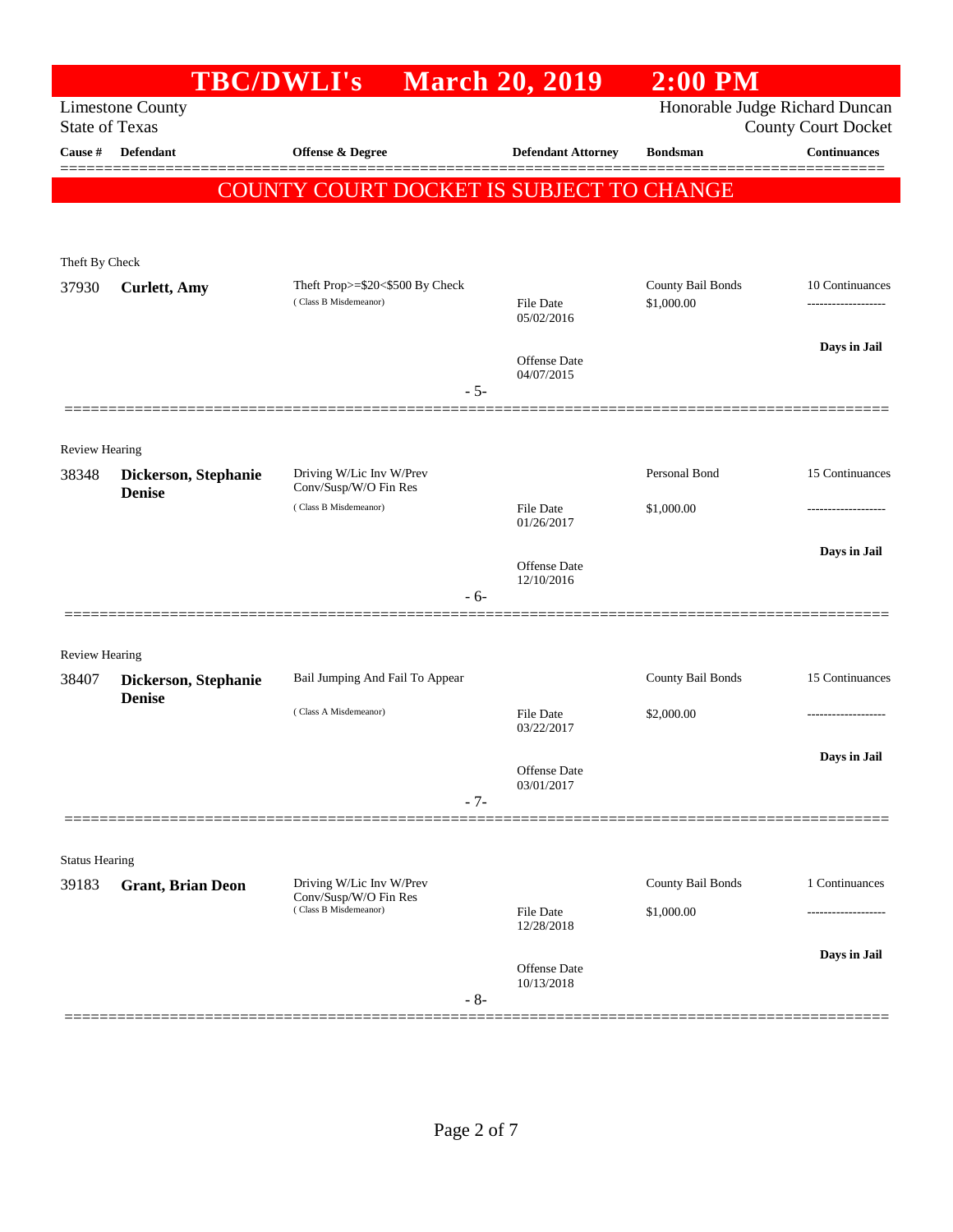|                       |                         | <b>TBC/DWLI's</b>                                        | <b>March 20, 2019</b>             | $2:00$ PM                      |                            |
|-----------------------|-------------------------|----------------------------------------------------------|-----------------------------------|--------------------------------|----------------------------|
| <b>State of Texas</b> | <b>Limestone County</b> |                                                          |                                   | Honorable Judge Richard Duncan | <b>County Court Docket</b> |
| Cause #               | <b>Defendant</b>        | <b>Offense &amp; Degree</b>                              | <b>Defendant Attorney</b>         | <b>Bondsman</b>                | <b>Continuances</b>        |
|                       |                         | COUNTY COURT DOCKET IS SUBJECT TO CHANGE                 |                                   |                                |                            |
|                       |                         |                                                          |                                   |                                |                            |
| Theft By Check        |                         |                                                          |                                   |                                |                            |
| 36645                 | Hamm, Stephanie         | Theft Prop>=\$20<\$500 By Check<br>(Class B Misdemeanor) | Reed, Benjie                      | King Bail Bonds                | 5 Continuances             |
|                       |                         |                                                          | <b>File Date</b><br>10/28/2013    | \$1,000.00                     | ------------------         |
|                       |                         |                                                          | <b>Offense</b> Date               |                                | Days in Jail               |
|                       |                         | $-9-$                                                    | 05/31/2013                        |                                |                            |
|                       |                         |                                                          |                                   |                                |                            |
| Theft By Check        |                         |                                                          |                                   |                                |                            |
| 37918                 | Hamm, Stephanie         | Theft Prop>=\$20<\$500 By Check<br>(Class B Misdemeanor) | Reed, Benjie<br><b>File Date</b>  |                                | 5 Continuances             |
|                       |                         |                                                          | 05/03/2016                        |                                |                            |
|                       |                         |                                                          | Offense Date                      |                                | Days in Jail               |
|                       |                         | $-10-$                                                   | 08/26/2014                        |                                |                            |
|                       |                         |                                                          |                                   |                                |                            |
| Theft By Check        |                         |                                                          |                                   |                                |                            |
| 37951                 | Hamm, Stephanie         | Theft Prop>=\$20<\$500 By Check<br>(Class B Misdemeanor) | Reed, Benjie<br><b>File Date</b>  |                                | 5 Continuances<br>.        |
|                       |                         |                                                          | 05/04/2016                        |                                |                            |
|                       |                         |                                                          | Offense Date                      |                                | Days in Jail               |
|                       |                         | - 11-                                                    | 07/24/2014                        |                                |                            |
|                       |                         |                                                          |                                   |                                |                            |
| <b>Review Hearing</b> |                         |                                                          |                                   |                                |                            |
| 39059                 | Hayes, Jenifer Blann    | Driving W/Lic Inv W/Prev<br>Conv/Susp/W/O Fin Res        |                                   | Freebird Bail Bonds            | 3 Continuances             |
|                       |                         | (Class B Misdemeanor)                                    | <b>File Date</b><br>08/21/2018    | \$2,000.00                     | .                          |
|                       |                         |                                                          |                                   |                                | Days in Jail               |
|                       |                         | $-12-$                                                   | <b>Offense</b> Date<br>07/10/2018 |                                |                            |
|                       |                         |                                                          |                                   |                                |                            |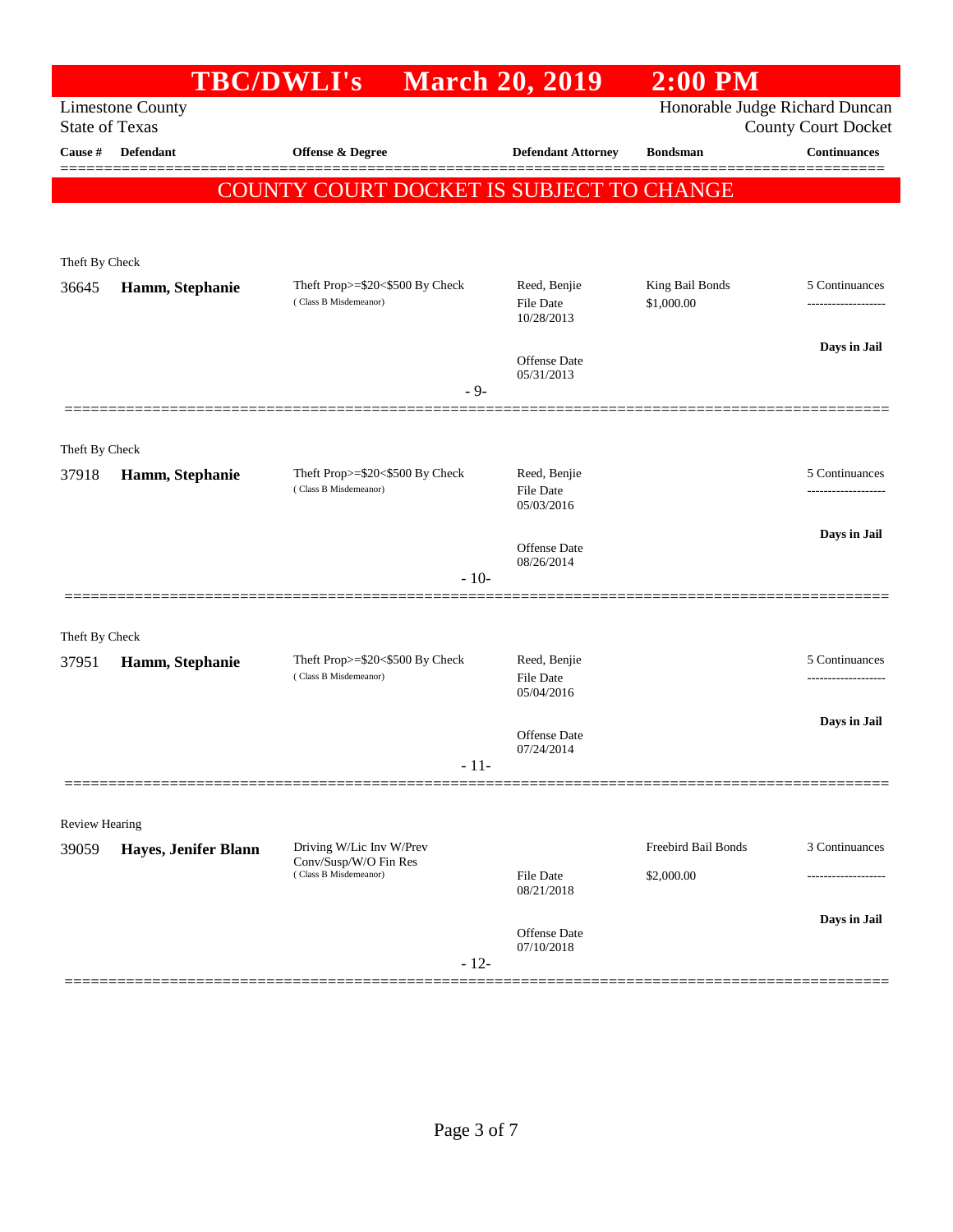|                       |                                                  | TBC/DWLI's March 20, 2019                          |        |                                | $2:00$ PM                       |                                                   |
|-----------------------|--------------------------------------------------|----------------------------------------------------|--------|--------------------------------|---------------------------------|---------------------------------------------------|
|                       | <b>Limestone County</b><br><b>State of Texas</b> |                                                    |        |                                | Honorable Judge Richard Duncan  |                                                   |
| Cause #               | <b>Defendant</b>                                 | <b>Offense &amp; Degree</b>                        |        | <b>Defendant Attorney</b>      | <b>Bondsman</b>                 | <b>County Court Docket</b><br><b>Continuances</b> |
|                       |                                                  |                                                    |        |                                |                                 | ========                                          |
|                       |                                                  | <b>COUNTY COURT DOCKET IS SUBJECT TO CHANGE</b>    |        |                                |                                 |                                                   |
|                       |                                                  |                                                    |        |                                |                                 |                                                   |
| <b>Review Hearing</b> |                                                  |                                                    |        |                                |                                 |                                                   |
| 37736                 | Hitchcock, Maryann<br><b>Lilley</b>              | Driving W/Lic Inv W/Prev<br>Conv/Susp/W/O Fin Res  |        |                                | Freebird Bail Bonds             | 5 Continuances                                    |
|                       |                                                  | (Class B Misdemeanor)                              |        | <b>File Date</b><br>12/10/2015 | \$2,000.00                      |                                                   |
|                       |                                                  |                                                    |        |                                |                                 | Days in Jail                                      |
|                       |                                                  |                                                    |        | Offense Date<br>10/21/2015     |                                 |                                                   |
|                       |                                                  |                                                    | $-13-$ |                                |                                 |                                                   |
|                       |                                                  |                                                    |        |                                |                                 |                                                   |
| Theft By Check        |                                                  |                                                    |        |                                |                                 |                                                   |
| 37680                 | Lynch, Clayton                                   | Theft Prop>=\$500<\$1,500<br>(Class A Misdemeanor) |        | <b>File Date</b>               | County Bail Bonds<br>\$1,000.00 | 9 Continuances<br>                                |
|                       |                                                  |                                                    |        | 10/16/2015                     |                                 |                                                   |
|                       |                                                  |                                                    |        | Offense Date                   |                                 | Days in Jail                                      |
|                       |                                                  |                                                    | $-14-$ | 01/22/2015                     |                                 |                                                   |
|                       |                                                  |                                                    |        |                                |                                 |                                                   |
| <b>Status Hearing</b> |                                                  |                                                    |        |                                |                                 |                                                   |
| 39064                 | Norman, Christopher<br><b>Tobias</b>             | Driving W/Lic Inv W/Prev<br>Conv/Susp/W/O Fin Res  |        |                                |                                 | 6 Continuances                                    |
|                       |                                                  | (Class B Misdemeanor)                              |        | <b>File Date</b>               |                                 |                                                   |
|                       |                                                  |                                                    |        | 08/22/2018                     |                                 |                                                   |
|                       |                                                  |                                                    |        | Offense Date<br>07/18/2018     |                                 | Days in Jail                                      |
|                       |                                                  |                                                    | $-15-$ |                                |                                 |                                                   |
|                       |                                                  |                                                    |        |                                |                                 |                                                   |
| <b>Status Hearing</b> |                                                  |                                                    |        |                                |                                 |                                                   |
| 38815                 | Perez, Jose Manuel                               | Driving W/Lic Inv W/Prev<br>Conv/Susp/W/O Fin Res  |        |                                | County Bail Bonds               | 8 Continuances                                    |
|                       |                                                  | (Class B Misdemeanor)                              |        | <b>File Date</b><br>01/30/2018 | \$2,000.00                      |                                                   |
|                       |                                                  |                                                    |        |                                |                                 | Days in Jail                                      |
|                       |                                                  |                                                    |        | Offense Date<br>12/27/2017     |                                 |                                                   |
|                       |                                                  |                                                    | $-16-$ |                                |                                 |                                                   |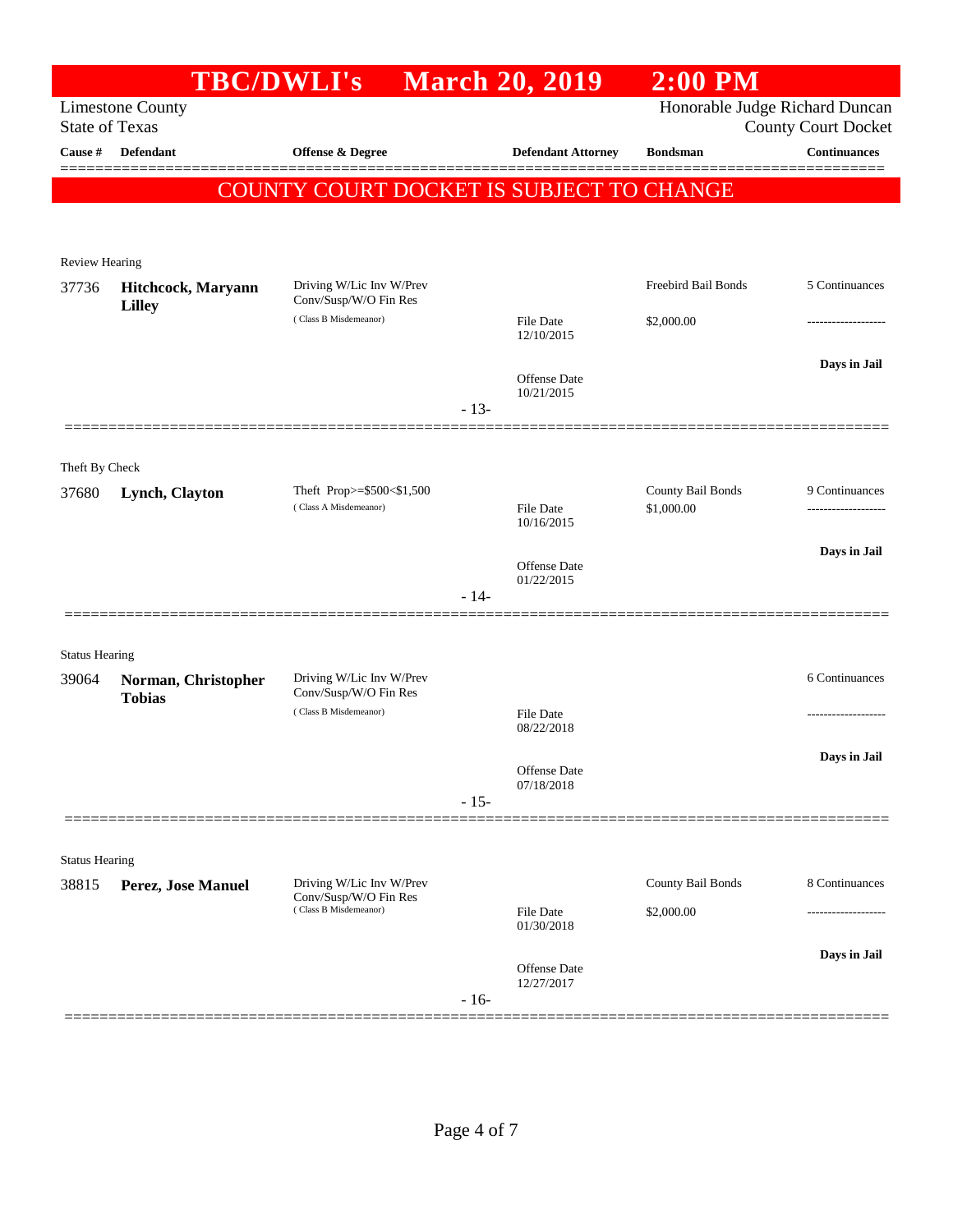|                       |                                                  | <b>TBC/DWLI's</b> March 20, 2019                  |                                | $2:00$ PM                          |                                       |
|-----------------------|--------------------------------------------------|---------------------------------------------------|--------------------------------|------------------------------------|---------------------------------------|
|                       | <b>Limestone County</b><br><b>State of Texas</b> |                                                   |                                | Honorable Judge Richard Duncan     | <b>County Court Docket</b>            |
| Cause #               | <b>Defendant</b>                                 | <b>Offense &amp; Degree</b>                       | <b>Defendant Attorney</b>      | <b>Bondsman</b>                    | <b>Continuances</b>                   |
|                       |                                                  | <b>COUNTY COURT DOCKET IS SUBJECT TO CHANGE</b>   |                                |                                    |                                       |
|                       |                                                  |                                                   |                                |                                    |                                       |
| <b>Status Hearing</b> |                                                  |                                                   |                                |                                    |                                       |
| 38993                 | Perkins, Desmond<br><b>Tremayne</b>              | Driving W/Lic Inv W/Prev<br>Conv/Susp/W/O Fin Res |                                | County Bail Bonds                  | 5 Continuances                        |
|                       |                                                  | (Class B Misdemeanor)                             | File Date<br>06/15/2018        | \$2,000.00                         |                                       |
|                       |                                                  |                                                   | <b>Offense Date</b>            |                                    | Days in Jail                          |
|                       |                                                  |                                                   | 04/27/2018<br>$-17-$           |                                    |                                       |
|                       |                                                  |                                                   |                                |                                    |                                       |
| <b>Status Hearing</b> |                                                  |                                                   |                                |                                    |                                       |
| 39115                 | Polk, Eva                                        | Theft Prop >=\$100<\$750<br>(Class B Misdemeanor) | <b>File Date</b>               | T Chapman Bail Bonds<br>\$1,000.00 | 4 Continuances<br>------------------- |
|                       |                                                  |                                                   | 10/17/2018                     |                                    |                                       |
|                       |                                                  |                                                   | Offense Date                   |                                    | Days in Jail                          |
|                       |                                                  |                                                   | 04/06/2018<br>$-18-$           |                                    |                                       |
| <b>Review Hearing</b> |                                                  |                                                   |                                |                                    |                                       |
| 38171                 | Price, Crystal Javon                             | Driving W/Lic Inv W/Prev                          |                                | Personal Bond                      | 21 Continuances                       |
|                       |                                                  | Conv/Susp/W/O Fin Res<br>(Class B Misdemeanor)    | <b>File Date</b><br>09/15/2016 | \$2,000.00                         | -------------------                   |
|                       |                                                  |                                                   | Offense Date                   |                                    | Days in Jail                          |
|                       |                                                  |                                                   | 01/14/2016<br>$-19-$           |                                    |                                       |
|                       |                                                  |                                                   |                                |                                    |                                       |
| <b>Review Hearing</b> |                                                  |                                                   |                                |                                    |                                       |
| 38539                 | Price, Crystal Javon                             | Driving W/Lic Inv W/Prev<br>Conv/Susp/W/O Fin Res |                                | County Bail Bonds                  | 16 Continuances                       |
|                       |                                                  | (Class B Misdemeanor)                             | File Date<br>06/20/2017        | \$2,000.00                         |                                       |
|                       |                                                  |                                                   | Offense Date                   |                                    | Days in Jail                          |
|                       |                                                  |                                                   | 05/12/2017<br>$-20-$           |                                    |                                       |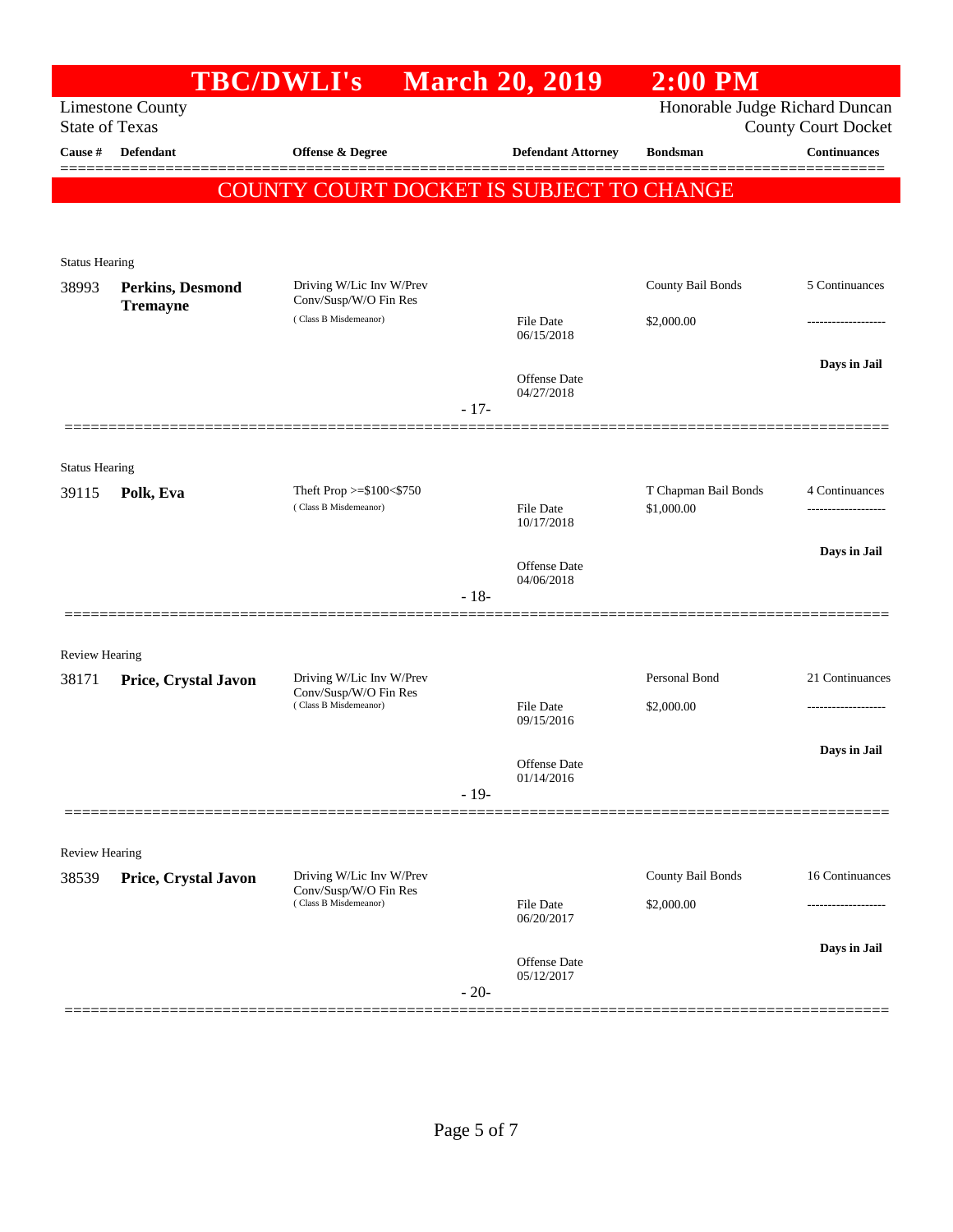|                       |                                                                | <b>TBC/DWLI's</b>                                                                   |           | <b>March 20, 2019</b>                           | $2:00$ PM         |                                                              |
|-----------------------|----------------------------------------------------------------|-------------------------------------------------------------------------------------|-----------|-------------------------------------------------|-------------------|--------------------------------------------------------------|
| <b>State of Texas</b> | <b>Limestone County</b>                                        |                                                                                     |           |                                                 |                   | Honorable Judge Richard Duncan<br><b>County Court Docket</b> |
| Cause #               | Defendant                                                      | Offense & Degree                                                                    |           | <b>Defendant Attorney</b>                       | <b>Bondsman</b>   | <b>Continuances</b>                                          |
|                       |                                                                |                                                                                     |           | <b>COUNTY COURT DOCKET IS SUBJECT TO CHANGE</b> |                   |                                                              |
|                       |                                                                |                                                                                     |           |                                                 |                   |                                                              |
| <b>Status Hearing</b> |                                                                |                                                                                     |           |                                                 |                   |                                                              |
| 39056                 | <b>Ramirez, Rene</b>                                           | Driving W/Lic Inv W/Prev<br>Conv/Susp/W/O Fin Res                                   |           |                                                 | County Bail Bonds | 4 Continuances                                               |
|                       |                                                                | (Class B Misdemeanor)                                                               |           | <b>File Date</b><br>08/21/2018                  | \$2,000.00        |                                                              |
|                       |                                                                |                                                                                     |           | <b>Offense</b> Date                             |                   | Days in Jail                                                 |
|                       |                                                                |                                                                                     | $-21-$    | 07/03/2018                                      |                   |                                                              |
|                       |                                                                |                                                                                     |           |                                                 |                   |                                                              |
| 38633                 | Hearing On Motion To Revoke Probation<br><b>Ramirez, Ricky</b> | Driving While Intoxicated 2nd; Motion                                               |           |                                                 | County Bail Bonds | 2 Continuances                                               |
|                       |                                                                | To Revoke Probation<br>(Class A Misdemeanor; Class A Misdemeanor)                   | File Date | \$2,500.00                                      |                   |                                                              |
|                       |                                                                |                                                                                     |           | 08/31/2017                                      |                   | Days in Jail                                                 |
|                       |                                                                |                                                                                     |           | Offense Date<br>06/16/2017;<br>12/13/2018       |                   |                                                              |
|                       |                                                                |                                                                                     | $-22-$    |                                                 |                   |                                                              |
| <b>Status Hearing</b> |                                                                |                                                                                     |           |                                                 |                   |                                                              |
| 39230                 | <b>Sayers, Thomas Green</b>                                    | Driving W/Lic Inv W/Prev                                                            |           |                                                 | County Bail Bonds | 1 Continuances                                               |
|                       |                                                                | Conv/Susp/W/O Fin Res<br>(Class B Misdemeanor)                                      |           | File Date<br>01/15/2019                         | \$1,000.00        |                                                              |
|                       |                                                                |                                                                                     |           | Offense Date                                    |                   | Days in Jail                                                 |
|                       |                                                                |                                                                                     | $-23-$    | 09/13/2018                                      |                   |                                                              |
|                       |                                                                |                                                                                     |           |                                                 |                   |                                                              |
|                       | Hearing On Motion To Revoke Probation                          |                                                                                     |           |                                                 | A & A Bail Bonds  | 4 Continuances                                               |
| 38511                 | <b>Shockley, Travis</b><br><b>Dewayne</b>                      | Poss Marij <2oz; Motion To Adjudicate<br>(Class B Misdemeanor; Class B Misdemeanor) |           |                                                 |                   |                                                              |
|                       |                                                                |                                                                                     |           | File Date<br>05/24/2017                         | \$5,000.00        |                                                              |
|                       |                                                                |                                                                                     |           | Offense Date                                    |                   | Days in Jail                                                 |
|                       |                                                                |                                                                                     |           | 05/13/2017;<br>03/08/2018                       |                   |                                                              |
|                       |                                                                |                                                                                     | $-24-$    |                                                 |                   |                                                              |